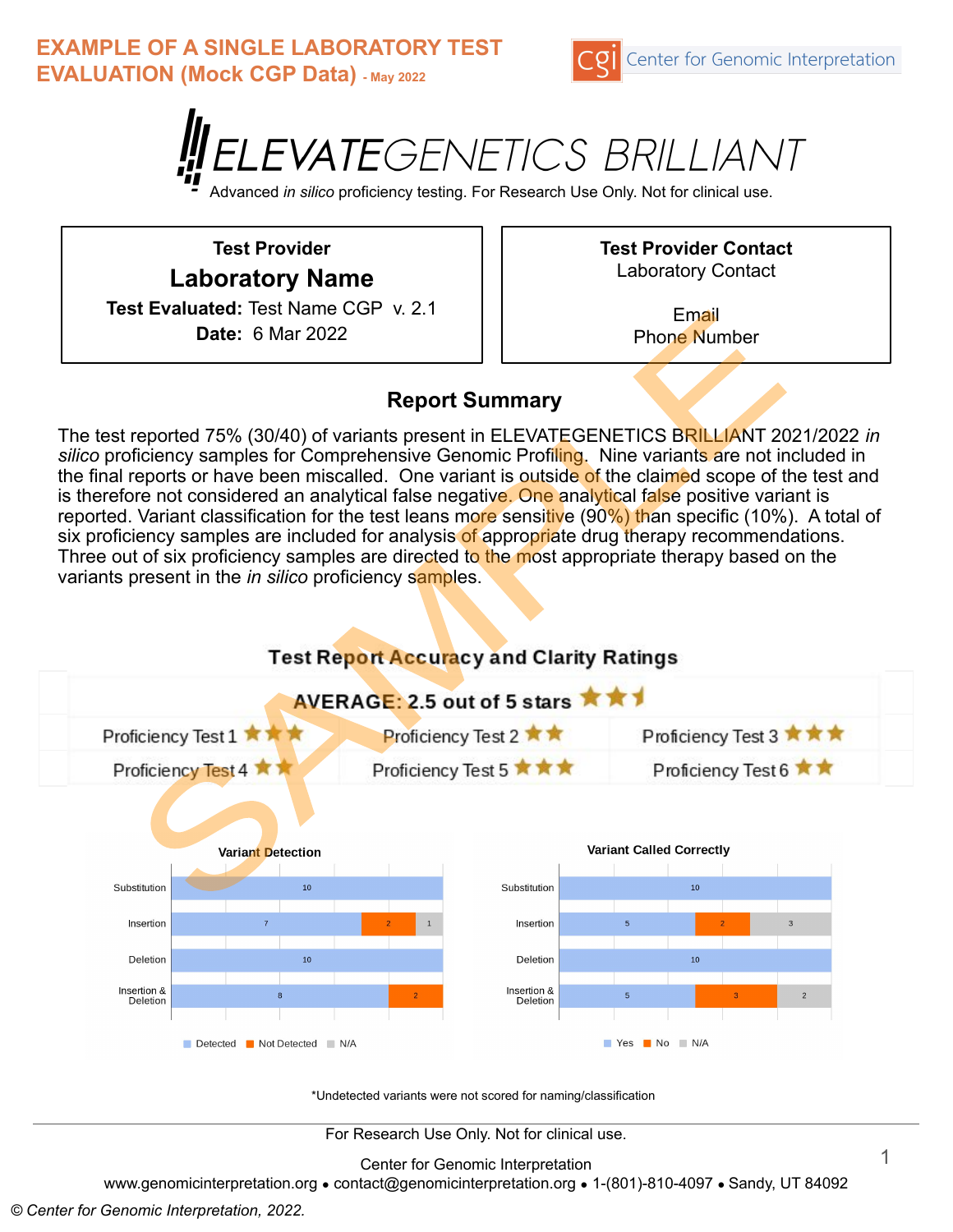

### **Table Summary of Analytical True Positive Results**

| <b>Variant Type</b>      | <b>Substitution</b> | <b>Insertion</b> | <b>Deletion</b> | <b>Insertion &amp;</b><br><b>Deletion</b> |
|--------------------------|---------------------|------------------|-----------------|-------------------------------------------|
| Number of Variants       | 10                  | 10               | 10              | 10                                        |
| <b>Variants Detected</b> | 10                  |                  | 10              | 8                                         |
| Variant Called Correctly | 10                  | 5                | 10              | 5                                         |

### **Table Summary of Analytical False Positive Results**

| <b>Variant Type</b> | <b>Substitution</b> | <b>Insertion</b> |  | <b>Deletion</b> | Insertion &<br><b>Deletion</b> |
|---------------------|---------------------|------------------|--|-----------------|--------------------------------|
| Number of Variants  |                     |                  |  |                 |                                |

#### **Table Summary of Variant Classification Results**

| <b>Variant Type</b> | <b>Correct</b> | <b>Incorrect</b> | <b>Sensitive</b> | <b>Specific</b> |
|---------------------|----------------|------------------|------------------|-----------------|
| Number of Variants  | v              |                  | 30               | 10              |

## **Report Methodology**

*In silico* variants were designed to test and characterize variant detection capability and variant calling capability. The variants were also designed to allow for characterization of the test's variant classification approach. NIST cell line NA12878 was sequenced by the test provider and FASTQ files were delivered to CGI. Variants were inserted into the FASTQ files *in silico* and returned to the test provider for variant calling and final report generation. The variants are listed in this report using the GRCh38 (hg38) genome assembly coordinates.

#### **Analytical True Positive Results**

Variant Detection: Variants were classified as detected if the test's variant calling pipeline output (final, filtered VCF or other equivalent text file) reported a variant present in the proficiency testing samples. Detection of an incorrect but comparable variant at the same location where a variant was present in the proficiency testing sample was also considered a variant detection. Comparable variants included differences in naming conventions such as left/right alignment, and truncated or expanded insertion and deletion calls. Absence of any variant call at any location where a variant was present in the proficiency testing samples was considered a missed variant detection, except when a variant was not covered or reportable by the test (e.g. gene not included in the panel for somatic and/or germline variants). The latter variants are denoted with "N/A."

For Research Use Only. Not for clinical use.

Center for Genomic Interpretation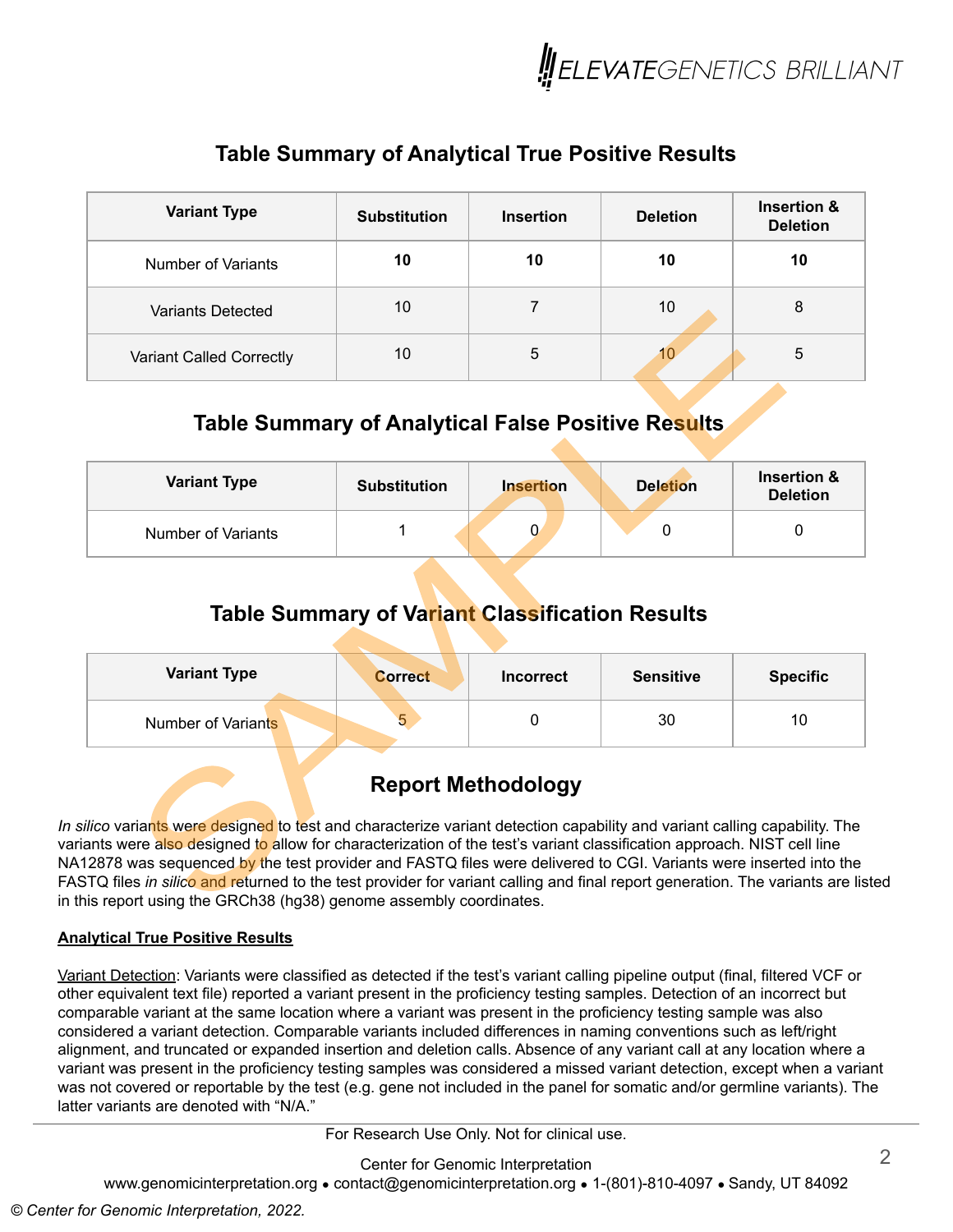

Variant Called Correctly: To distinguish between how variants are called in a VCF and ultimately reported based on subsequent downstream analysis, any detected variants were also characterized for correct reporting on the proficiency testing sample report. Variants were considered to be called correctly if at least one nomenclature format of the variant reported in the final report matched the variant present in the proficiency testing samples. These could be either either g dot, c dot or p dot formats. Comparable reported variant calls that do not accurately name the variant were not counted as a correct variant call.

#### **Analytical False Positive Results**

Any variants reported by the test that were not present in the proficiency testing samples were considered analytical false positive results. Detection of a comparable variant (see explanation in "Variant Detection") at the same location where a variant was present in the proficiency testing sample was not considered an analytical false positive result. Variants present in NA12878 prior to *in silico* mutagenesis are not considered false positives.

#### **Variant Classification**

The variants tested represent both simple and complex classification challenges. While some variants had clear indications for classification based on status as an FDA approved companion diagnostic (CDx), other complex classifications were graded more broadly based on the presentation of the variant and justification given on the final report.

CDx variants were given a rating of Correct or Incorrect if the final report included the corresponding treatment based on the treatment CDx Intended Use and the drug label for Indications and Usage.

Non-CDx variants were characterized as either sensitive or specific. Sensitive classifications indicate the variant classification procedures for the test enrich for true positives but likely also enrich for false positives. Specific classifications indicate that the variant classification procedures for the test minimize false positives, potentially resulting in less true positives captured by the test.

#### **Star Rating for Test Report Accuracy and Clarity**

A maximum of 5 stars is possible for each proficiency sample final report from the laboratory. A star is earned for each of the following accuracy and clarity features of the final reports:

- 1. All current CDx targets that match the sample's tumor type are represented in the panel (of those that are detectable by Next-Generation Sequencing).
- 2. All variants present in the *in silico* sample that are deemed reportable by the technical specifications of the test are called correctly on the report.
- 3. All true positive CDx targets are reported as CDx (or equivalent).
- 4. No false positive CDx targets (or equivalent) are reported.
- 5. The variety of drug treatment options are clearly and accurately ranked to alert clinicians to treatments that are supported by greater evidence/regulatory approvals for the tumor type.

Some variant omissions or classification errors may impact more than one of the above criteria. In these cases, star deductions are additive.

Center for Genomic Interpretation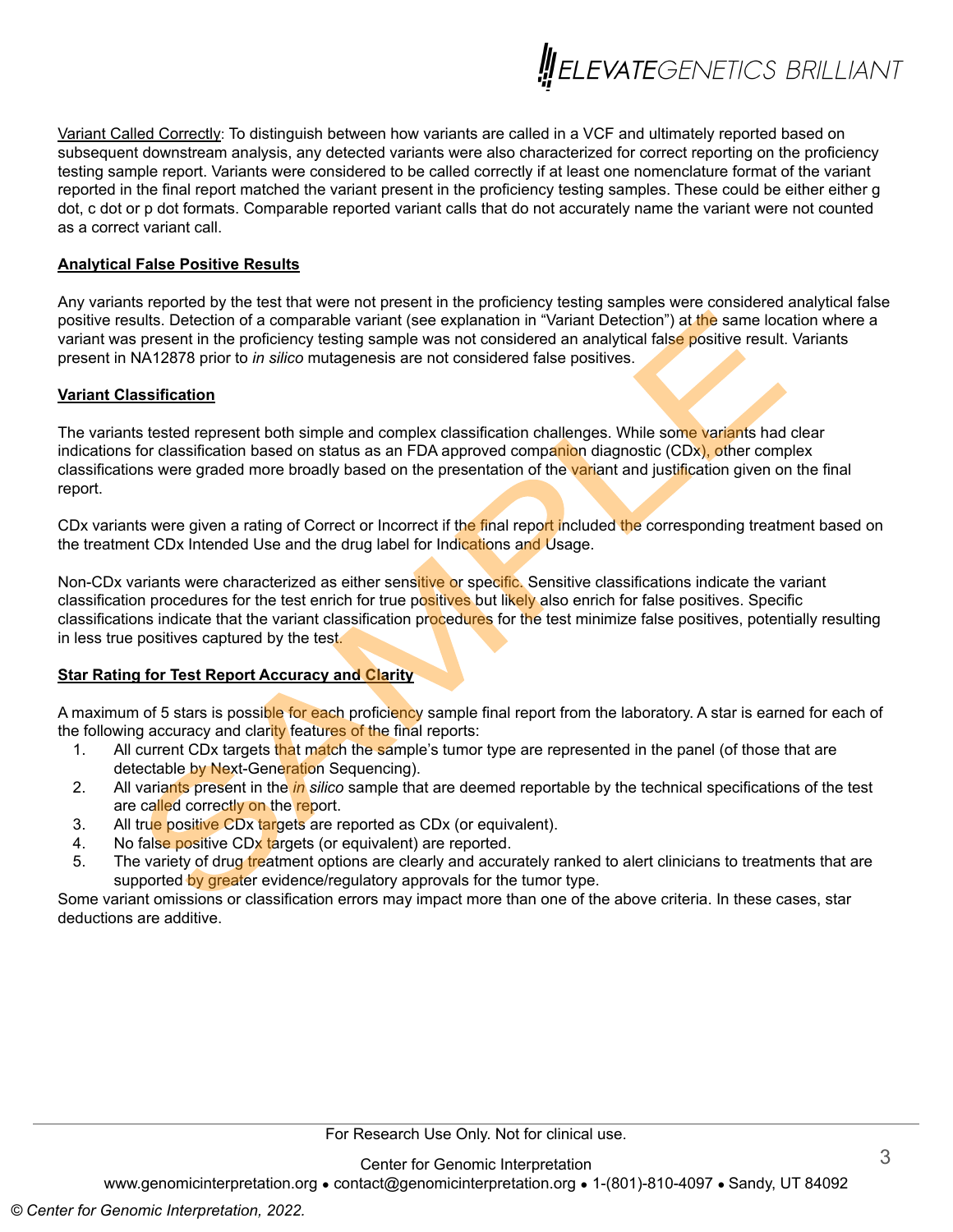

| <b>Sample</b>  | Gene           | Variant                                           | <b>Tumor</b><br><b>Variant Allele</b><br><b>Frequency</b><br>(%) | Variant<br><b>Type</b>             | Variant<br><b>Detected</b> | <b>Variant Called</b><br><b>Correctly</b><br>(not yet classified) |
|----------------|----------------|---------------------------------------------------|------------------------------------------------------------------|------------------------------------|----------------------------|-------------------------------------------------------------------|
|                | 1              | c.402_403insAG<br>p.Asp134Pro<br>Chr#:g.##        | 52                                                               | Somatic<br>Insertion               | <b>Yes</b>                 | Yes                                                               |
| $\mathbf 1$    | $\overline{c}$ | c.679_680insCTA<br>p.Phe233Leu<br>Chr#:g.##       | 14                                                               | Somatic<br>Insertion               | <b>No</b>                  | N/A                                                               |
|                | 3              | c.A > T<br>p.Asp135Tyr<br>Chr#:g.##               | 36                                                               | Somatic<br>Substitution            | Yes                        | Yes                                                               |
|                | 4              | c.1236_1237del<br>p.Pro453Val<br>Chr#:g.##        | 77                                                               | Somatic<br><b>Deletion</b>         | <b>Yes</b>                 | Yes                                                               |
|                | 5              | c.3516 3521delinsTCCA<br>p.Thr459Gln<br>Chr#:g.## | 89                                                               | Somatic<br>Insertion &<br>Deletion | <b>No</b>                  | N/A                                                               |
|                | 6              | c.689_690del<br>p.Ser267lle<br>Chr#:g.##          | 3                                                                | Germline<br>Deletion               | <b>Yes</b>                 | Yes                                                               |
|                | $\overline{7}$ | c.G>A<br>p.Gly14Val<br>Chr#:g.##                  | 5                                                                | Somatic<br>Substitution            | <b>Yes</b>                 | Yes                                                               |
|                | 8              | c.127_128del<br>p.Met34Trp<br>Chr#:g.##           | $\boldsymbol{7}$                                                 | Germline<br>Deletion               | <b>Yes</b>                 | Yes                                                               |
| $\overline{c}$ | 9              | c.T>G<br>p.Phe157His<br>Chr#:g.##                 | 21.4                                                             | Somatic<br>Substitution            | Yes                        | Yes                                                               |
|                | 10             | c.624_625del<br>p.Asp208Leu<br>Chr#:g.##          | 36                                                               | Somatic<br>Deletion                | Yes                        | Yes                                                               |
|                | 11             | c.4672 4675delinsATTA<br>p.Glu806Lys<br>Chr#:g.## | 18                                                               | Somatic<br>Insertion &<br>Deletion | Yes                        | <b>No</b>                                                         |
|                | 12             | c.T>G<br>p.Pro68Ala<br>Chr#:g.##                  | 25                                                               | Somatic<br>Substitution            | Yes                        | Yes                                                               |
|                | 13             | c.C>A<br>p.Gly59Cys<br>Chr#:g.##                  | 77                                                               | Somatic<br>Substitution            | Yes                        | Yes                                                               |

For Research Use Only. Not for clinical use.

Center for Genomic Interpretation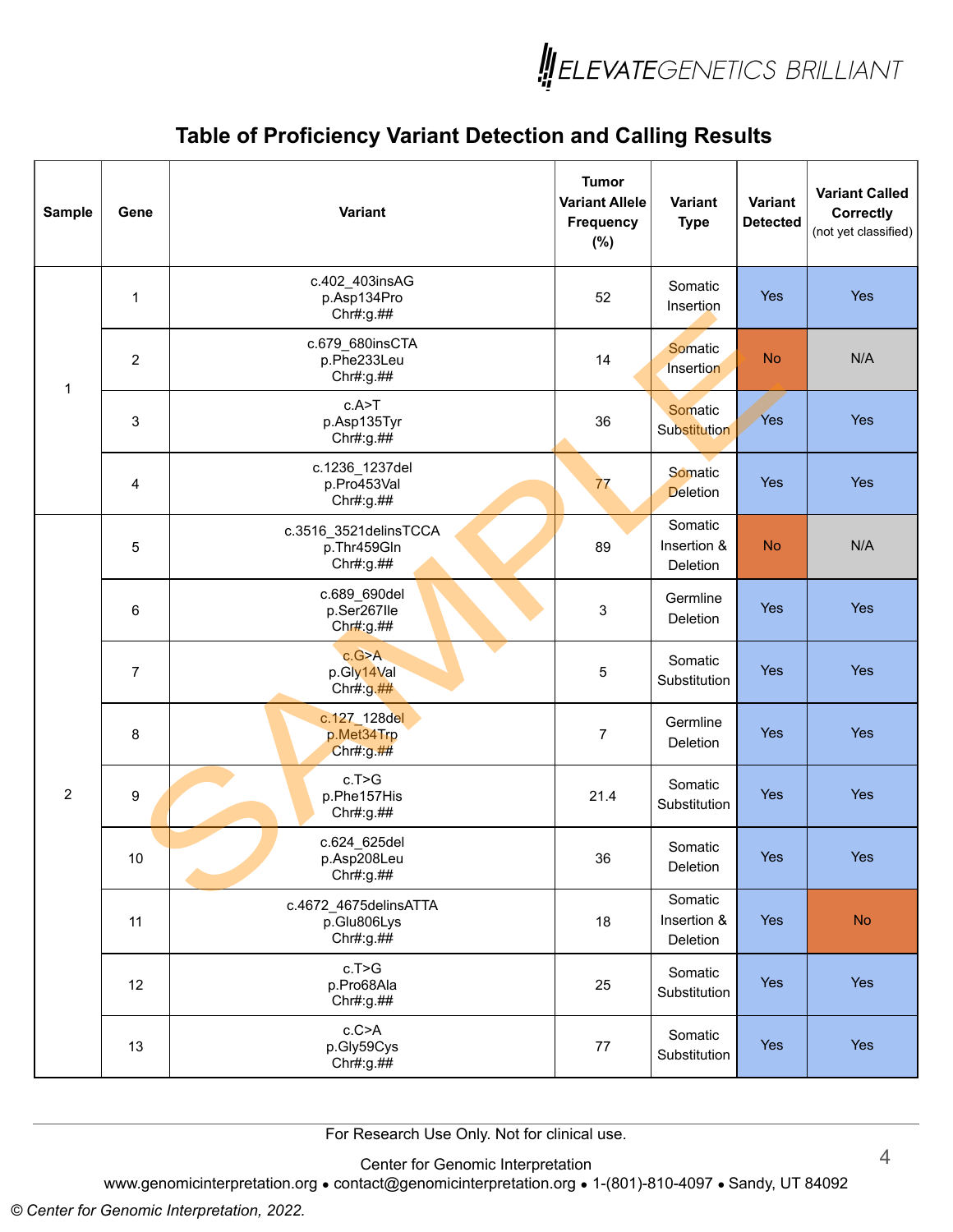

| <b>Sample</b> | Gene | Variant                                              | <b>Tumor</b><br><b>Variant Allele</b><br>Frequency<br>(%) | Variant<br><b>Type</b>                    | Variant<br><b>Detected</b> | <b>Variant Called</b><br><b>Correctly</b><br>(not yet classified) |
|---------------|------|------------------------------------------------------|-----------------------------------------------------------|-------------------------------------------|----------------------------|-------------------------------------------------------------------|
|               | 14   | c.652_655delinsACCT<br>p.Val207Pro<br>Chr#:g.##      | 63                                                        | Somatic<br>Insertion &<br><b>Deletion</b> | <b>Yes</b>                 | Yes                                                               |
| 3             | 15   | c.36_37del<br>p.Gly12Ala<br>Chr#:g.##                | 28                                                        | Germline<br><b>Deletion</b>               | <b>Yes</b>                 | Yes                                                               |
|               | 16   | c.365_368insCTA<br>p.Ala123Val<br>Chr#:g.##          | 14.7                                                      | Somatic<br>Insertion                      | Yes                        | <b>No</b>                                                         |
|               | 17   | c.217_220delinsTGCA<br>p.Val34Cys<br>Chr#:g.##       | 16                                                        | Somatic<br>Insertion &<br>Deletion        | <b>Yes</b>                 | Yes                                                               |
|               | 18   | c.150 152insAC<br>p.Cys45Pro<br>Chr#:g.##            | 34                                                        | Somatic<br>Insertion                      | <b>Yes</b>                 | Yes                                                               |
|               | 19   | c.215_220delinsACCTA<br>p.Pro56Leu<br>Chr#:g.##      | 28                                                        | Somatic<br>Insertion &<br>Deletion        | <b>No</b>                  | N/A                                                               |
|               | 20   | c.452_453del<br>p.Leu267lle<br>Chr#:g. $\frac{#}{#}$ | 92                                                        | Somatic<br>Deletion                       | <b>Yes</b>                 | Yes                                                               |
| 4             | 21   | c.A > G<br>p.lle78Met<br>Chr#:g.##                   | 10                                                        | Germline<br>Substitution                  | Yes                        | Yes                                                               |
|               | 22   | c.A > T<br>p.Met89Trp<br>Chr#:g.##                   | 5                                                         | Somatic<br>Substitution                   | <b>Yes</b>                 | Yes                                                               |
|               | 23   | c.186 188delinsACCA<br>p.Trp91Phe<br>Chr#:g.##       | 34                                                        | Somatic<br>Insertion &<br>Deletion        | Yes                        | <b>No</b>                                                         |
|               | 24   | c.264_266del<br>p.Phe82Lys<br>Chr#:g.##              | 57                                                        | Somatic<br>Deletion                       | Yes                        | Yes                                                               |
|               | 25   | c.C > T<br>p.Lys761Arg<br>Chr#:g.##                  | 86                                                        | Somatic<br>Substitution                   | Yes                        | Yes                                                               |
|               | 26   | c.165 167delinsTCC<br>p.Arg53His<br>Chr#:g.##        | 22                                                        | Somatic<br>Insertion &<br>Deletion        | Yes                        | Yes                                                               |

For Research Use Only. Not for clinical use.

Center for Genomic Interpretation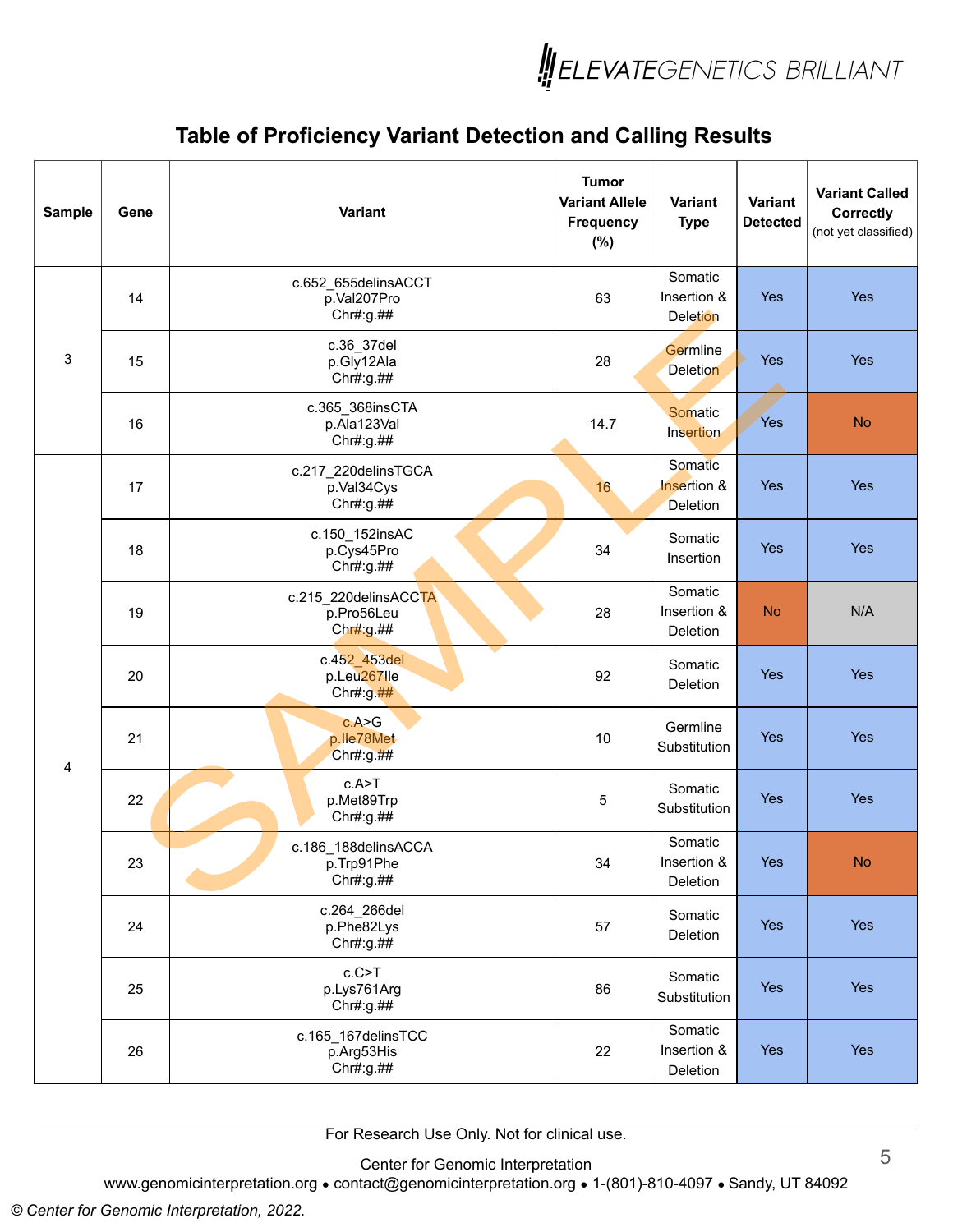

| <b>Sample</b> | Gene | Variant                                          | <b>Tumor</b><br><b>Variant Allele</b><br><b>Frequency</b><br>(%) | Variant<br><b>Type</b>                    | Variant<br><b>Detected</b> | <b>Variant Called</b><br><b>Correctly</b><br>(not yet classified) |
|---------------|------|--------------------------------------------------|------------------------------------------------------------------|-------------------------------------------|----------------------------|-------------------------------------------------------------------|
|               | 27   | c.A>G<br>p.Gly99Leu<br>Chr#:g.##                 | 55                                                               | Somatic<br>Substitution                   | <b>Yes</b>                 | <b>Yes</b>                                                        |
| 5             | 28   | c.136 138delinsTGG<br>p.Ala87lle<br>Chr#:g.##    | 24                                                               | Somatic<br>Insertion &<br><b>Deletion</b> | Yes                        | Yes                                                               |
|               | 29   | c.982_983insACA<br>p.Val367Met<br>Chr#:g.##      | 3                                                                | Somatic<br>Insertion                      | Yes                        | <b>No</b>                                                         |
|               | 30   | c.679_682delinsTTTA<br>p.Cys254Trp<br>Chr#:g.##  | 36                                                               | Somatic<br>Insertion &<br>Deletion        | Yes                        | Yes                                                               |
|               | 31   | c.156_157del<br>p.Ser87Thr<br>Chr#:g.##          | 76                                                               | Somatic<br>Deletion                       | <b>Yes</b>                 | Yes                                                               |
|               | 32   | c.231_232insAA<br>p.Gln94Tyr<br>Chr#:g.##        | 78.6                                                             | Somatic<br>Insertion                      | <b>No</b>                  | N/A                                                               |
|               | 33   | c.3241_3243delinsCCA<br>p.Asn768Ser<br>Chr#:g.## | 47                                                               | Germline<br>Insertion &<br>Deletion       | <b>Yes</b>                 | Yes                                                               |
|               | 34   | c.4650_4652insGT<br>p.Asp654Cys<br>Chr#:g.##     | 33                                                               | Somatic<br>Insertion                      | <b>Yes</b>                 | Yes                                                               |
| 6             | 35   | c.961_963delinsCTG<br>p.Glu348Ala<br>Chr#:g.##   | $\overline{c}$                                                   | Somatic<br>Insertion &<br>Deletion        | <b>Yes</b>                 | N/A                                                               |
|               | 36   | c.4531_4533del<br>p.Gly983Pro<br>Chr#:g.##       | 45                                                               | Somatic<br>Deletion                       | Yes                        | Yes                                                               |
|               | 37   | c.921 922insCC<br>p.His349Lys<br>Chr#:g.##       | 59                                                               | Somatic<br>Insertion                      | Yes                        | Yes                                                               |
|               | 38   | c.1754_1757insCTAG<br>p.Thr938Leu<br>Chr#:g.##   | 42                                                               | Somatic<br>Insertion                      | <b>No</b>                  | N/A                                                               |

For Research Use Only. Not for clinical use.

Center for Genomic Interpretation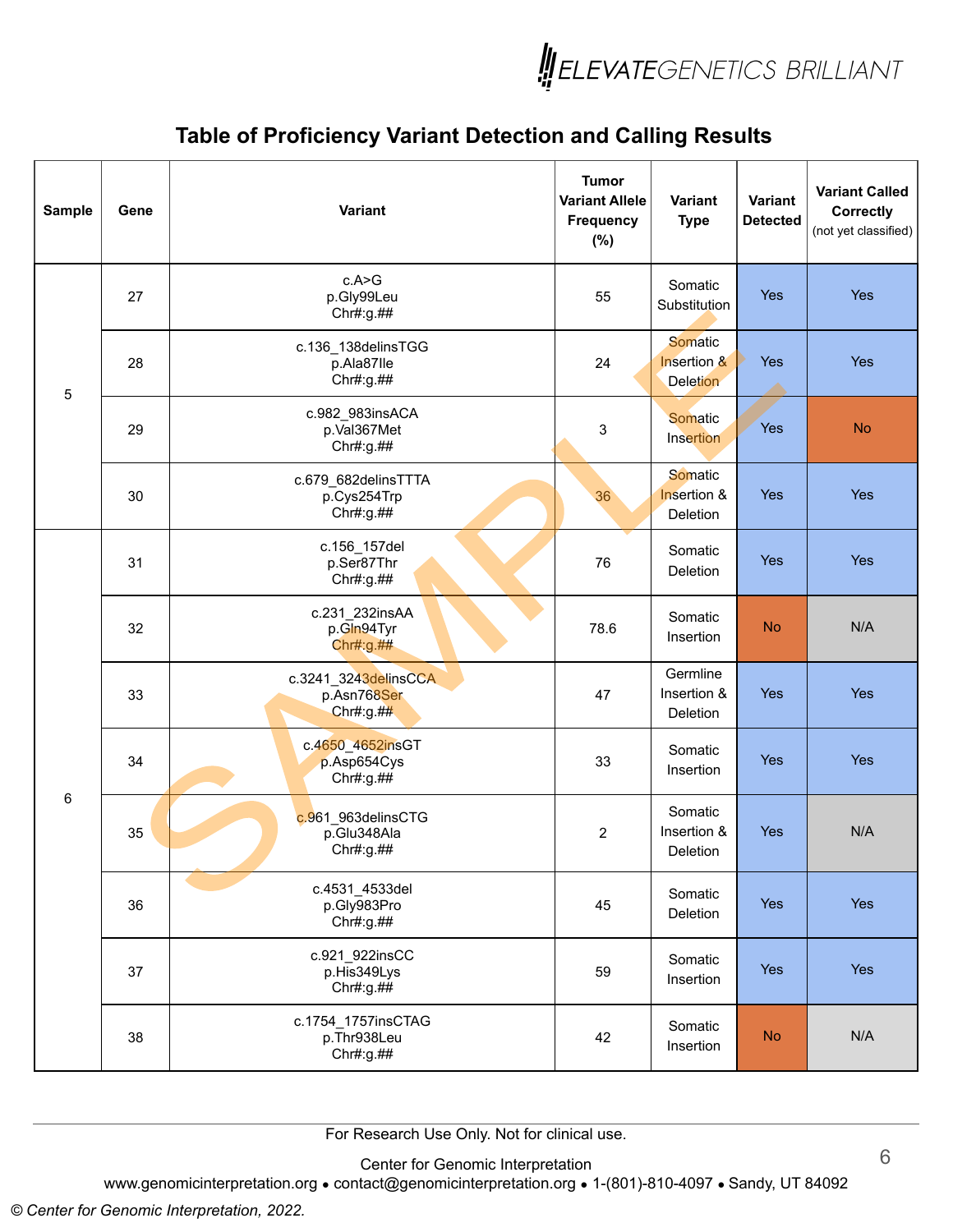

| <b>Sample</b> | Gene | <b>Variant</b>                              | <b>Tumor</b><br><b>Variant Allele</b><br><b>Frequency</b><br>$(\%)$ | <b>Variant</b><br><b>Type</b> | Variant<br><b>Detected</b> | <b>Variant Called</b><br>Correctly<br>(not yet classified) |
|---------------|------|---------------------------------------------|---------------------------------------------------------------------|-------------------------------|----------------------------|------------------------------------------------------------|
| 6             | 39   | c.A>T<br>p.Asp324Gly<br>Chr#:g.##           | 55                                                                  | Somatic<br>Substitution       | <b>Yes</b>                 | <b>Yes</b>                                                 |
|               | 40   | c.894_896insCCA<br>p.Trp298Met<br>Chr#:g.## | 3                                                                   | <b>Somatic</b><br>Insertion   | <b>Yes</b>                 | Yes                                                        |

For Research Use Only. Not for clinical use.

Center for Genomic Interpretation www.genomicinterpretation.org • contact@genomicinterpretation.org • 1-(801)-810-4097 • Sandy, UT 84092

 $\mathcal{L}$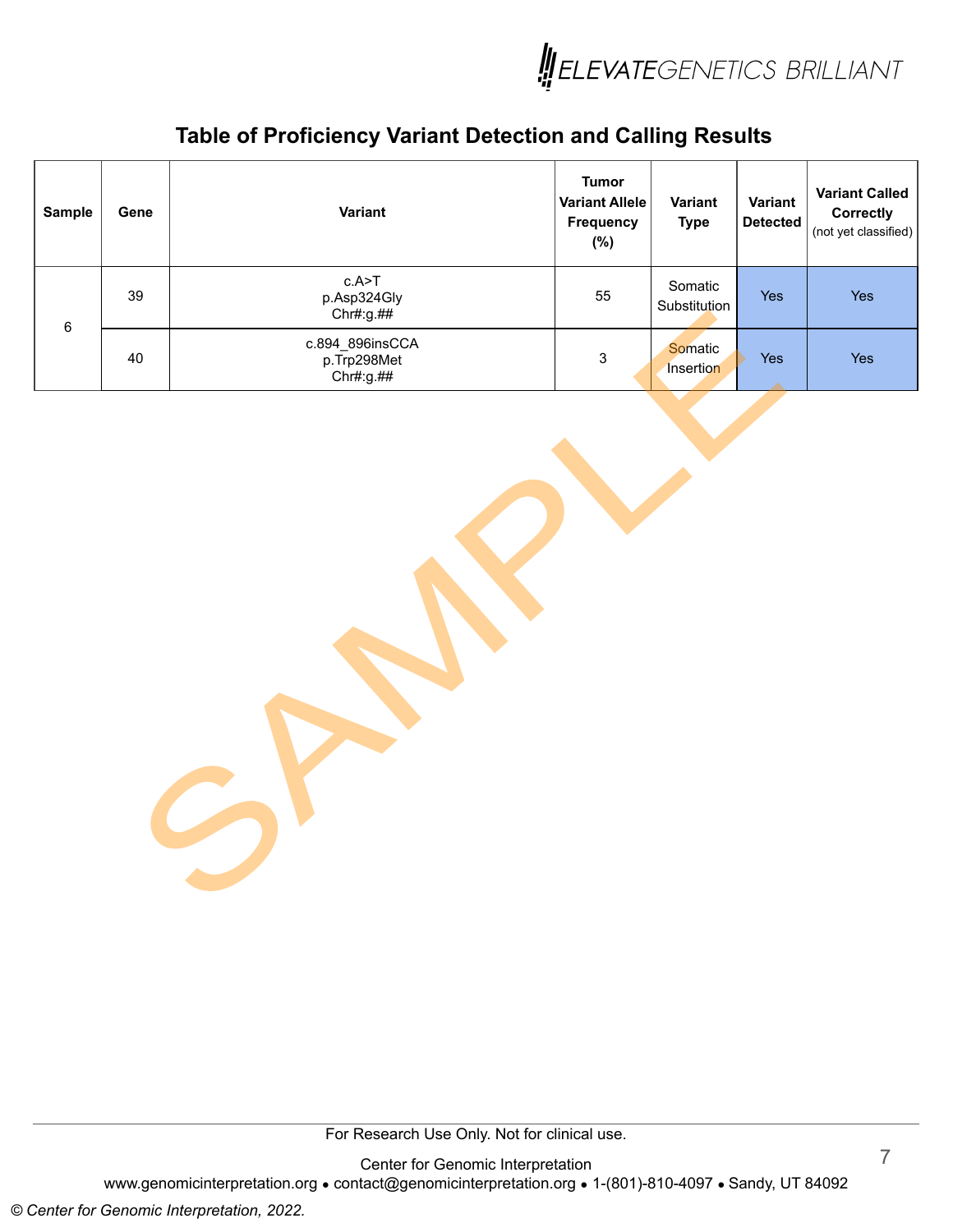

| <b>Sample</b>  | Gene           | Variant                                           | <b>Tumor</b><br><b>Variant Allele</b><br><b>Frequency</b><br>(%) | Variant<br><b>Type</b>             | <b>Variant Classification</b> |
|----------------|----------------|---------------------------------------------------|------------------------------------------------------------------|------------------------------------|-------------------------------|
|                | $\mathbf 1$    | c.402_403insAG<br>p.Asp134Pro<br>Chr#:g.##        | 52                                                               | Somatic<br>Insertion               | Sensitive                     |
| $\mathbf 1$    | $\overline{c}$ | c.679_680insCTA<br>p.Phe233Leu<br>Chr#:g.##       | 14                                                               | Somatic<br>Insertion               | N/A                           |
|                | 3              | c.A>T<br>p.Asp135Tyr<br>Chr#:g.##                 | 36                                                               | Somatic<br>Substitution            | Sensitive                     |
|                | 4              | c.1236_1237del<br>p.Pro453Val<br>Chr#:g.##        | 77                                                               | Somatic<br><b>Deletion</b>         | Correct                       |
|                | 5              | c.3516_3521delinsTCCA<br>p.Thr459Gln<br>Chr#:g.## | 89                                                               | Somatic<br>Insertion &<br>Deletion | N/A                           |
|                | 6              | c.689_690del<br>p.Ser267lle<br>Chr#:g.##          | 3                                                                | Germline<br>Deletion               | Sensitive                     |
|                | $\overline{7}$ | c.G>A<br>p.Gly14Val<br>Chr#:g.##                  | 5                                                                | Somatic<br>Substitution            | Sensitive                     |
|                | 8              | c.127_128del<br>p.Met34Trp<br>Chr#:g.##           | $\overline{\mathbf{7}}$                                          | Germline<br>Deletion               | <b>Specific</b>               |
| $\overline{2}$ | 9              | c.T>G<br>p.Phe157His<br>Chr#:g.##                 | 21.4                                                             | Somatic<br>Substitution            | Sensitive                     |
|                | 10             | c.624_625del<br>p.Asp208Leu<br>Chr#:g.##          | 36                                                               | Somatic<br>Deletion                | Sensitive                     |
|                | 11             | c.4672_4675delinsATTA<br>p.Glu806Lys<br>Chr#:g.## | 18                                                               | Somatic<br>Insertion &<br>Deletion | N/A                           |
|                | 12             | c.T>G<br>p.Pro68Ala<br>Chr#:g.##                  | 25                                                               | Somatic<br>Substitution            | Sensitive                     |
|                | 13             | c.C>A<br>p.Gly59Cys<br>Chr#:g.##                  | 77                                                               | Somatic<br>Substitution            | Correct                       |

For Research Use Only. Not for clinical use.

Center for Genomic Interpretation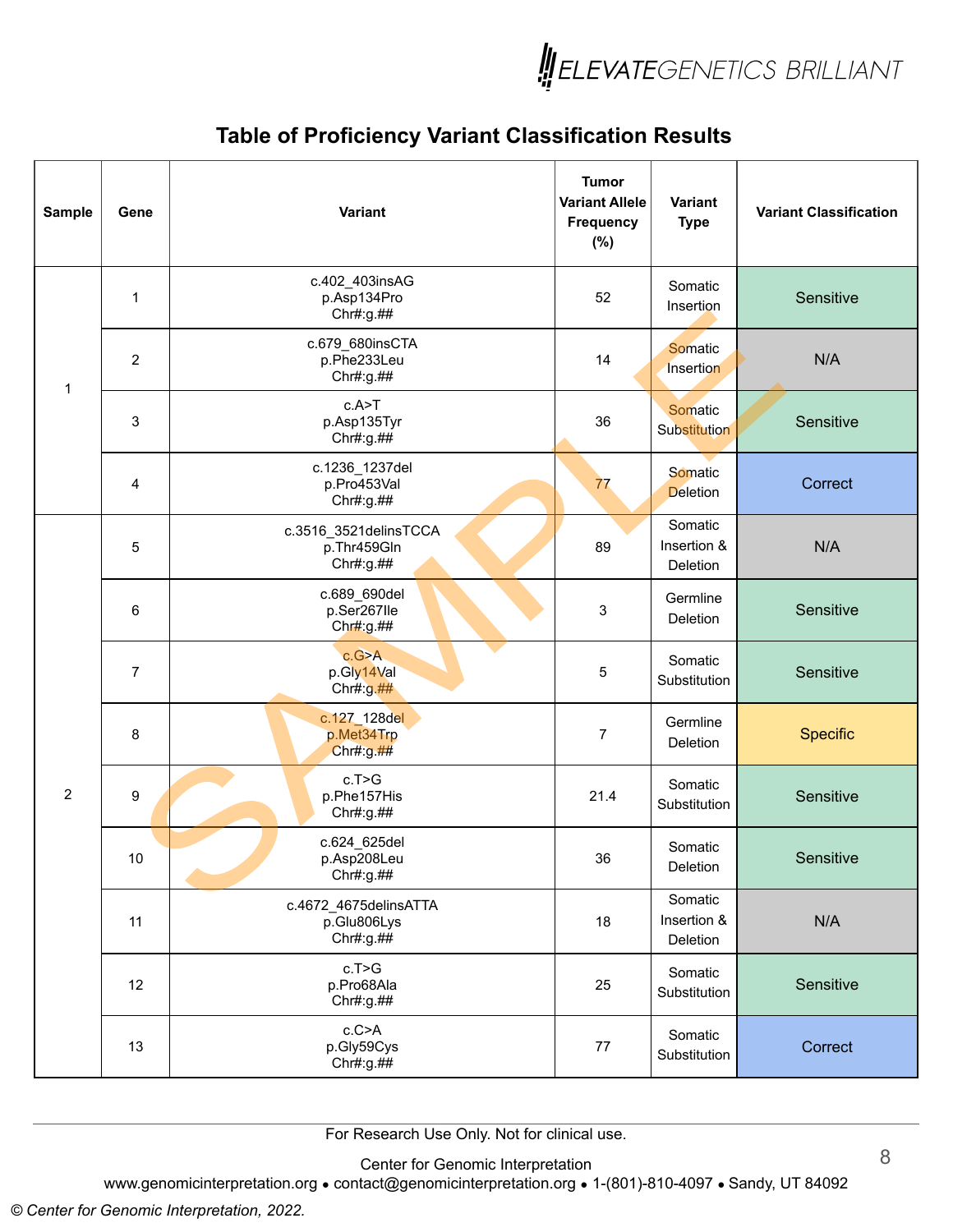

| Sample | Gene | Variant                                         | <b>Tumor</b><br><b>Variant Allele</b><br><b>Frequency</b><br>$(\%)$ | Variant<br><b>Type</b>                    | <b>Variant Classification</b> |
|--------|------|-------------------------------------------------|---------------------------------------------------------------------|-------------------------------------------|-------------------------------|
|        | 14   | c.652_655delinsACCT<br>p.Val207Pro<br>Chr#:g.## | 63                                                                  | Somatic<br>Insertion &<br><b>Deletion</b> | Sensitive                     |
| 3      | 15   | c.36_37del<br>p.Gly12Ala<br>Chr#:g.##           | 28                                                                  | Germline<br><b>Deletion</b>               | Sensitive                     |
|        | 16   | c.365_368insCTA<br>p.Ala123Val<br>Chr#:g.##     | 14.7                                                                | Somatic<br>Insertion                      | N/A                           |
|        | 17   | c.217_220delinsTGCA<br>p.Val34Cys<br>Chr#:g.##  | 16                                                                  | Somatic<br>Insertion &<br>Deletion        | Specific                      |
|        | 18   | c.150 152insAC<br>p.Cys45Pro<br>Chr#:g.##       | 34                                                                  | Somatic<br>Insertion                      | Sensitive                     |
|        | 19   | c.215_220delinsACCTA<br>p.Pro56Leu<br>Chr#:g.## | 28                                                                  | Somatic<br>Insertion &<br>Deletion        | N/A                           |
|        | 20   | c.452_453del<br>p.Leu267lle<br>Chr#: $g$ .##    | 92                                                                  | Somatic<br>Deletion                       | Sensitive                     |
| 4      | 21   | c.A > G<br>p.lle78Met<br>Chr#:g.##              | 10                                                                  | Germline<br>Substitution                  | Sensitive                     |
|        | 22   | c.A>T<br>p.Met89Trp<br>Chr#:g.##                | 5                                                                   | Somatic<br>Substitution                   | Correct                       |
|        | 23   | c.186 188delinsACCA<br>p.Trp91Phe<br>Chr#:g.##  | 34                                                                  | Somatic<br>Insertion &<br>Deletion        | N/A                           |
|        | 24   | c.264_266del<br>p.Phe82Lys<br>Chr#:g.##         | 57                                                                  | Somatic<br>Deletion                       | Sensitive                     |
|        | 25   | c.C > T<br>p.Lys761Arg<br>Chr#:g.##             | 86                                                                  | Somatic<br>Substitution                   | Specific                      |
|        | 26   | c.165_167delinsTCC<br>p.Arg53His<br>Chr#:g.##   | 22                                                                  | Somatic<br>Insertion &<br>Deletion        | Sensitive                     |

For Research Use Only. Not for clinical use.

Center for Genomic Interpretation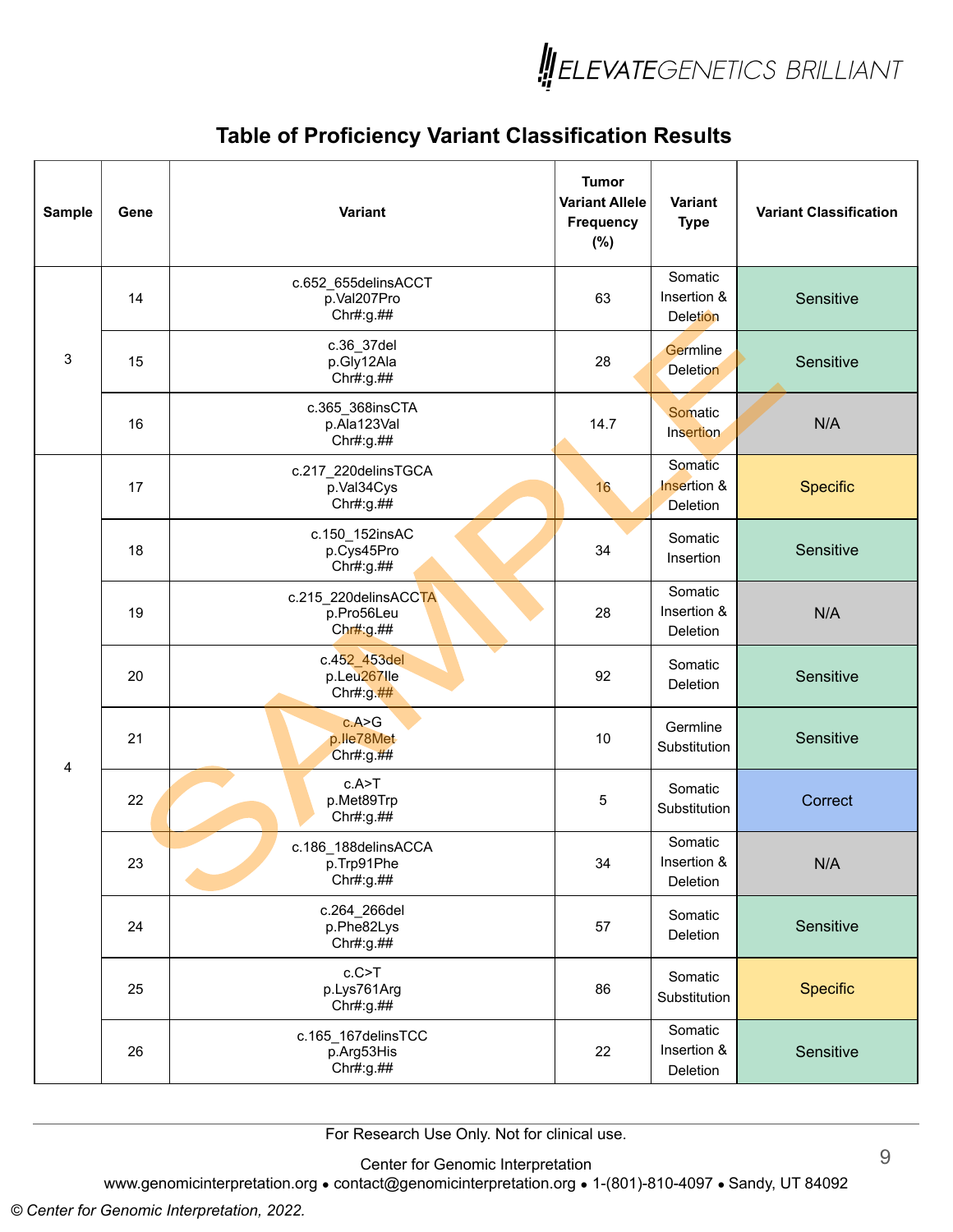

| Sample      | Gene | Variant                                          | <b>Tumor</b><br><b>Variant Allele</b><br><b>Frequency</b><br>$(\%)$ | <b>Variant</b><br><b>Type</b>             | <b>Variant Classification</b> |
|-------------|------|--------------------------------------------------|---------------------------------------------------------------------|-------------------------------------------|-------------------------------|
|             | 27   | c.A > G<br>p.Gly99Leu<br>Chr#:g.##               | 55                                                                  | Somatic<br>Substitution                   | Specific                      |
| $\mathbf 5$ | 28   | c.136_138delinsTGG<br>p.Ala87lle<br>Chr#:g.##    | 24                                                                  | Somatic<br>Insertion &<br><b>Deletion</b> | Correct                       |
|             | 29   | c.982_983insACA<br>p.Val367Met<br>Chr#:g.##      | 3                                                                   | Somatic<br>Insertion                      | N/A                           |
|             | 17   | c.679_682delinsTTTA<br>p.Cys254Trp<br>Chr#:g.##  | 36                                                                  | Somatic<br>Insertion &<br>Deletion        | Correct                       |
|             | 18   | c.156_157del<br>p.Ser87Thr<br>Chr#:g.##          | 76                                                                  | Somatic<br>Deletion                       | Sensitive                     |
|             | 19   | c.231_232insAA<br>p.Gln94Tyr<br>Chr#g. ##        | 78.6                                                                | Somatic<br>Insertion                      | N/A                           |
|             | 20   | c.3241_3243delinsCCA<br>p.Asn768Ser<br>Chr#:g.## | 47                                                                  | Germline<br>Insertion &<br>Deletion       | Sensitive                     |
|             | 21   | c.4650_4652insGT<br>p.Asp654Cys<br>Chr#:g.##     | 33                                                                  | Somatic<br>Insertion                      | Sensitive                     |
| 6           | 22   | c.961_963delinsCTG<br>p.Glu348Ala<br>Chr#:g.##   | $\overline{c}$                                                      | Somatic<br>Insertion &<br>Deletion        | N/A                           |
|             | 23   | c.4531_4533del<br>p.Gly983Pro<br>Chr#:g.##       | 45                                                                  | Somatic<br>Deletion                       | Sensitive                     |
|             | 24   | c.921_922insCC<br>p.His349Lys<br>Chr#:g.##       | 59                                                                  | Somatic<br>Insertion                      | Sensitive                     |
|             | 25   | c.1754_1757insCTAG<br>p.Thr938Leu<br>Chr#:g.##   | 42                                                                  | Somatic<br>Insertion                      | N/A                           |

For Research Use Only. Not for clinical use.

Center for Genomic Interpretation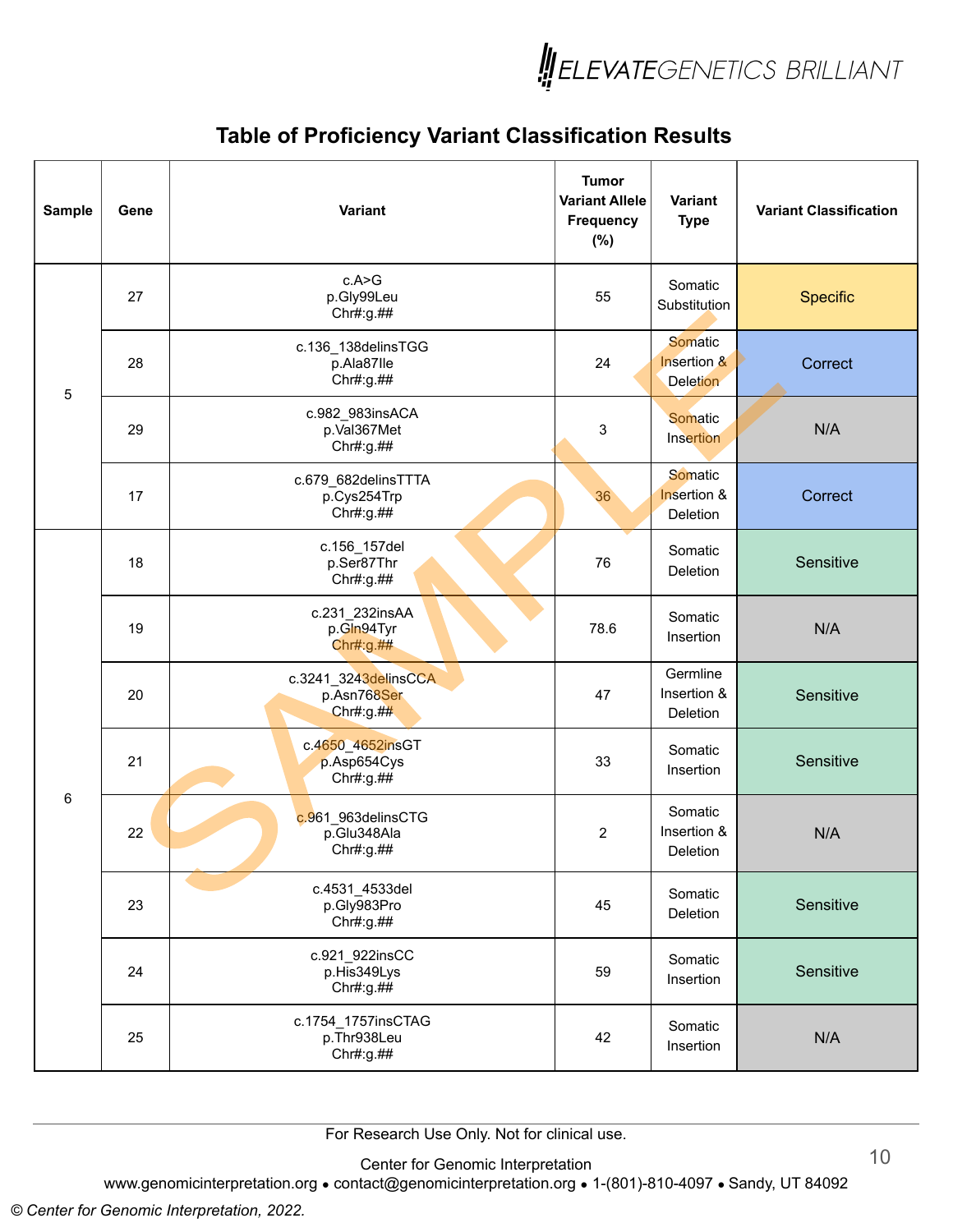

| <b>Sample</b> | Gene           | Variant                                     | <b>Tumor</b><br><b>Variant Allele</b><br><b>Frequency</b><br>$(\%)$ | Variant<br><b>Type</b>      | <b>Variant Classification</b> |
|---------------|----------------|---------------------------------------------|---------------------------------------------------------------------|-----------------------------|-------------------------------|
| 6             | 1              | c.A>T<br>p.Asp324Gly<br>Chr#:g.##           | 55                                                                  | Somatic<br>Substitution     | Sensitive                     |
|               | $\overline{2}$ | c.894_896insCCA<br>p.Trp298Met<br>Chr#:g.## | 3                                                                   | <b>Somatic</b><br>Insertion | Sensitive                     |

For Research Use Only. Not for clinical use.

Center for Genomic Interpretation www.genomicinterpretation.org • contact@genomicinterpretation.org • 1-(801)-810-4097 • Sandy, UT 84092

6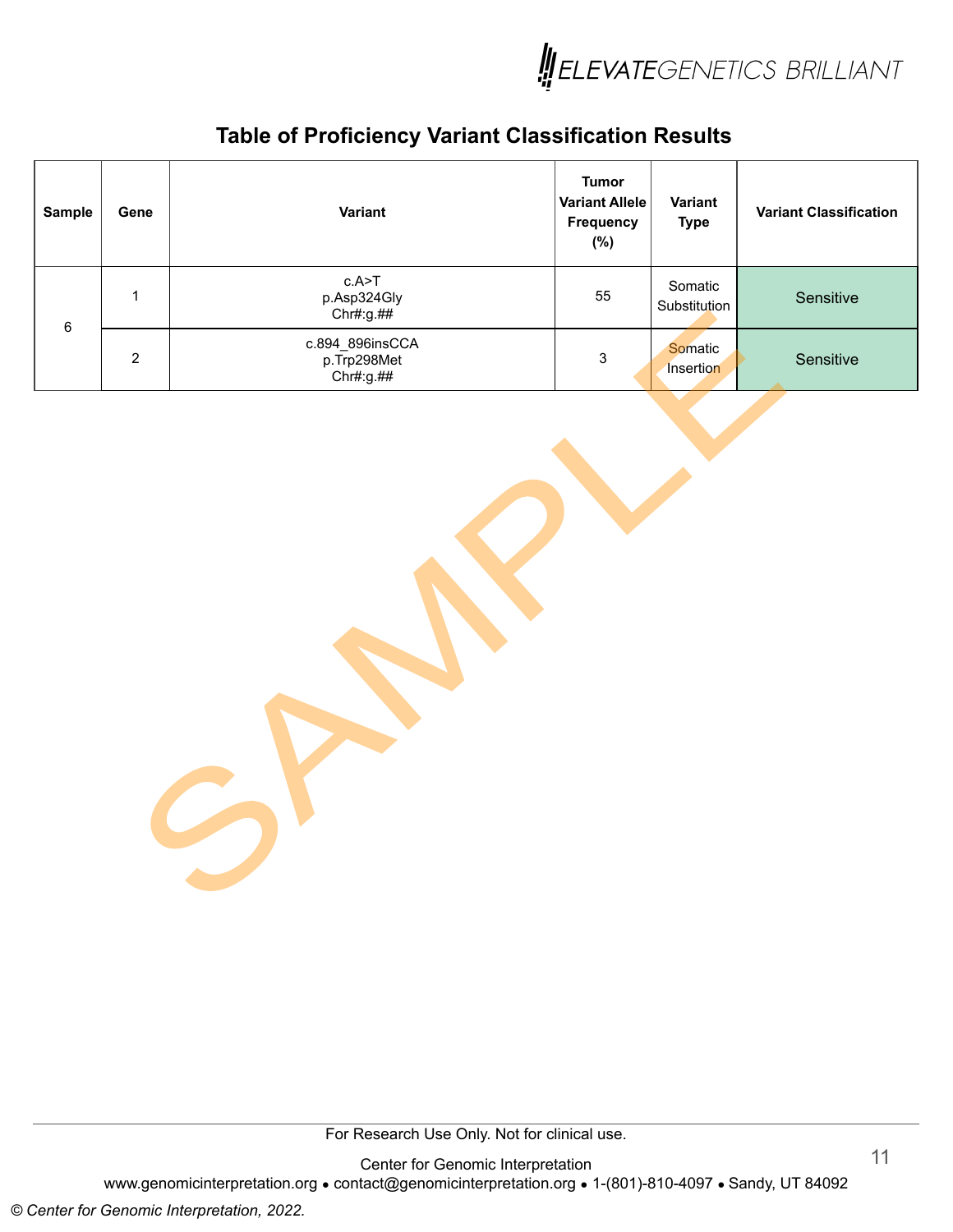

## **Summary of Drug Treatment Options**

**Tier I:** Tumor and variant matches a variant-drug recommendation for a drug with an FDA Companion Diagnostic (CDx), or with a standard clinical guideline (eg. NCCN).

**Tier II:** Variant matches drugs with potential clinical significance where there is limited evidence of the drug-biomarker relationship, and/or Tier I evidence of a drug-biomarker relationship, but in a different tumor type.

| Proficiency Test 1: Male, age 72, colorectal cancer |                                      |                                      |                        |  |  |  |  |  |  |
|-----------------------------------------------------|--------------------------------------|--------------------------------------|------------------------|--|--|--|--|--|--|
| Tier I                                              |                                      | Tier II                              |                        |  |  |  |  |  |  |
| Variant 1                                           | Variant 2                            | Variant 3                            | Variant 4              |  |  |  |  |  |  |
| <b>Drugs of benefit</b><br>(True positive)          | <b>Drugs of potential</b><br>benefit | <b>Drugs of potential</b><br>benefit | <b>Lack of Benefit</b> |  |  |  |  |  |  |

| Proficiency Test 2: Female, age 45, ovarian cancer |                                                    |                        |  |
|----------------------------------------------------|----------------------------------------------------|------------------------|--|
| <b>Tier I</b>                                      |                                                    | Tier II                |  |
| Variant 5                                          | <b>False Positive Variant</b>                      | Variant 6              |  |
| <b>Drug of benefit</b><br>(True positive)          | Drug not indicated for patient<br>(False positive) | <b>Lack of Benefit</b> |  |

For Research Use Only. Not for clinical use.

Center for Genomic Interpretation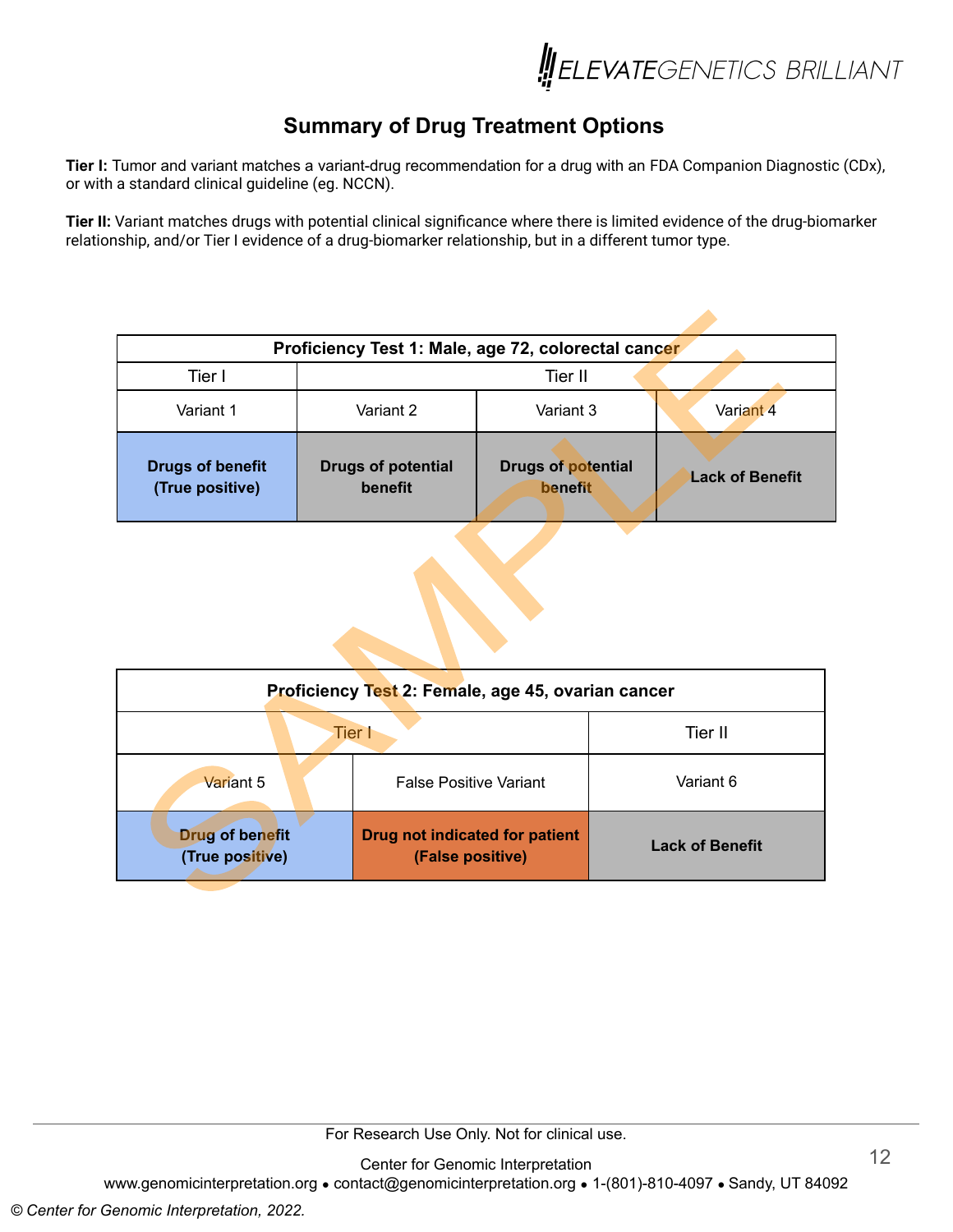

| Proficiency Test 3: Male, age 68, prostate cancer |                                      |                                      |                        |  |
|---------------------------------------------------|--------------------------------------|--------------------------------------|------------------------|--|
| Tier I                                            | Tier II                              |                                      |                        |  |
| Variant 1                                         | Variant 2                            | Variant 3                            | Variant 4              |  |
| <b>Drugs of benefit</b><br>(True positive)        | <b>Drugs of potential</b><br>benefit | <b>Drugs of potential</b><br>benefit | <b>Lack of Benefit</b> |  |

| Proficiency Test 4: Female, age 55, breast cancer |                                      |                                      |                        |  |
|---------------------------------------------------|--------------------------------------|--------------------------------------|------------------------|--|
| Tier I                                            | Tier II                              |                                      |                        |  |
| Variant 1                                         | Variant 2                            | Variant 3                            | Variant 4              |  |
| <b>Drugs of benefit</b><br>(True positive)        | <b>Drugs of potential</b><br>benefit | <b>Drugs of potential</b><br>benefit | <b>Lack of Benefit</b> |  |

| Proficiency Test 5: Female, age 63, NSCLC  |                                      |                                      |                        |  |  |
|--------------------------------------------|--------------------------------------|--------------------------------------|------------------------|--|--|
| Tier I                                     | Tier II                              |                                      |                        |  |  |
| Variant 1                                  | Variant 2<br>Variant 3<br>Variant 4  |                                      |                        |  |  |
| <b>Drugs of benefit</b><br>(True positive) | <b>Drugs of potential</b><br>benefit | <b>Drugs of potential</b><br>benefit | <b>Lack of Benefit</b> |  |  |

| Proficiency Test 6: Female, age 51, bladder cancer |                                      |                                      |                        |  |
|----------------------------------------------------|--------------------------------------|--------------------------------------|------------------------|--|
| Tier I                                             | Tier II                              |                                      |                        |  |
| Variant 1                                          | Variant 2                            | Variant 3                            | Variant 4              |  |
| <b>Drugs of benefit</b><br>(True positive)         | <b>Drugs of potential</b><br>benefit | <b>Drugs of potential</b><br>benefit | <b>Lack of Benefit</b> |  |

For Research Use Only. Not for clinical use.

Center for Genomic Interpretation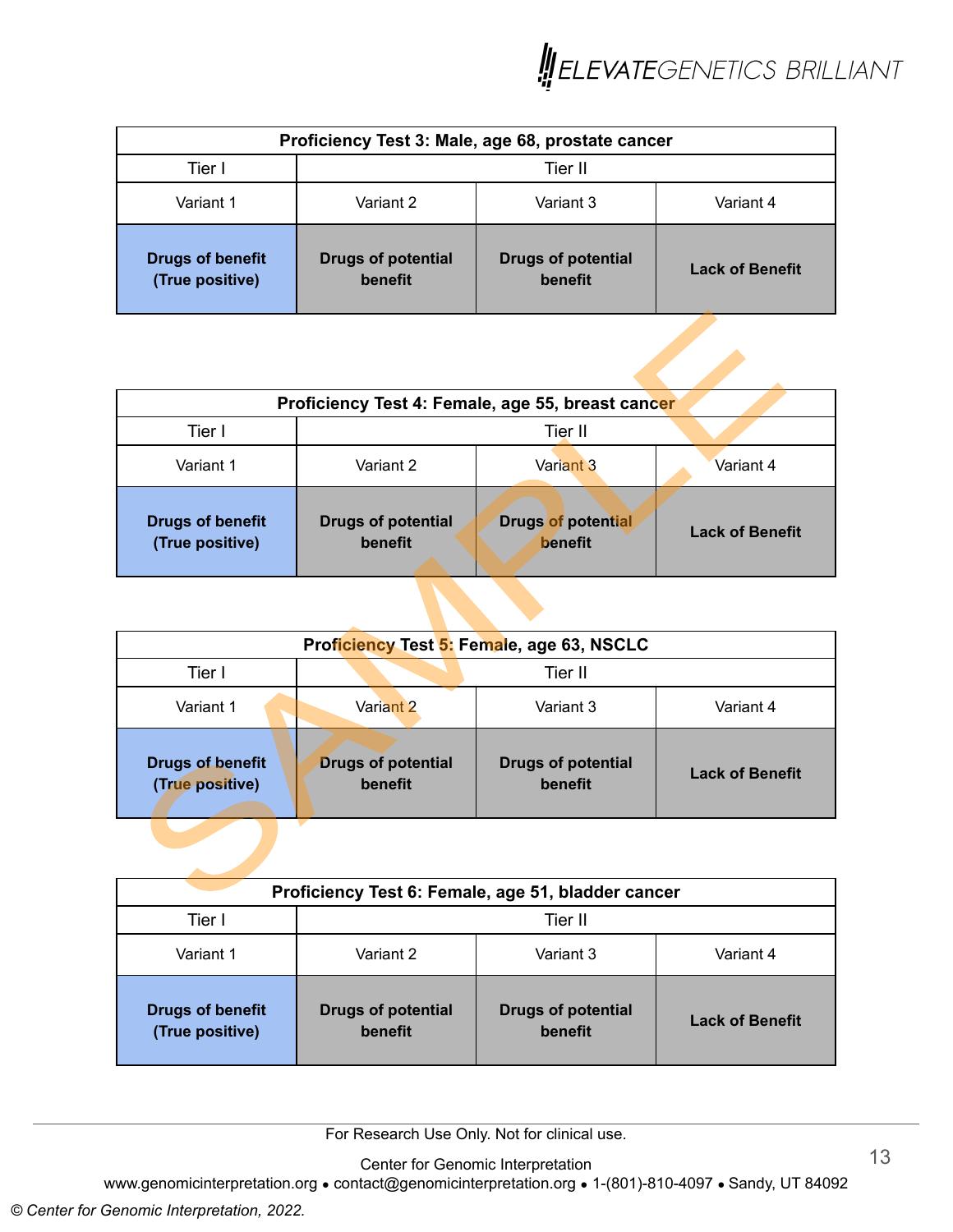

#### **Calculation of Test Report Accuracy and Clarity Ratings**

| AVERAGE: 2.5 out of 5 stars *** |                          |                        |  |  |
|---------------------------------|--------------------------|------------------------|--|--|
| Proficiency Test 1 ★ ★ ★        | Proficiency Test 2 ★★    | Proficiency Test 3 ★★★ |  |  |
| Proficiency Test 4 ★ ★          | Proficiency Test 5 ★ ★ ★ | Proficiency Test 6 ★★  |  |  |

A star is earned for each of the following accuracy and clarity features of the final reports:

- 1. All current CDx targets that match the sample's tumor type are represented in the panel (of those that are detectable by Next-Generation Sequencing).
- 2. All variants present in the *in silico* sample that are deemed reportable by the technical specifications of the test are called correctly on the report.
- 3. All true positive CDx targets are reported as CDx (or equivalent).
- 4. No false positive CDx targets (or equivalent) are reported.
- 5. The variety of drug treatment options are clearly and accurately ranked to alert clinicians to treatments that are supported by greater evidence/regulatory approvals for the tumor type.

Some variant omissions or classification errors may impact more than one of the above criteria. In these cases, star deductions are additive.

|                                                                          | <b>Star Category</b> |                |   |                |   |
|--------------------------------------------------------------------------|----------------------|----------------|---|----------------|---|
|                                                                          |                      | $\overline{2}$ | 3 | $\overline{4}$ | 5 |
| $1\,$<br>2<br>$\overline{3}$<br>Proficiency<br>Sample<br>4<br>5<br>$6\,$ |                      |                |   |                |   |
|                                                                          |                      |                |   |                |   |
|                                                                          |                      |                |   |                |   |
|                                                                          |                      |                |   |                |   |
|                                                                          |                      |                |   |                |   |
|                                                                          |                      |                |   |                |   |

For Research Use Only. Not for clinical use.

Center for Genomic Interpretation

www.genomicinterpretation.org ● contact@genomicinterpretation.org ● 1-(801)-810-4097 ● Sandy, UT 84092

#### *© Center for Genomic Interpretation, 2022.*